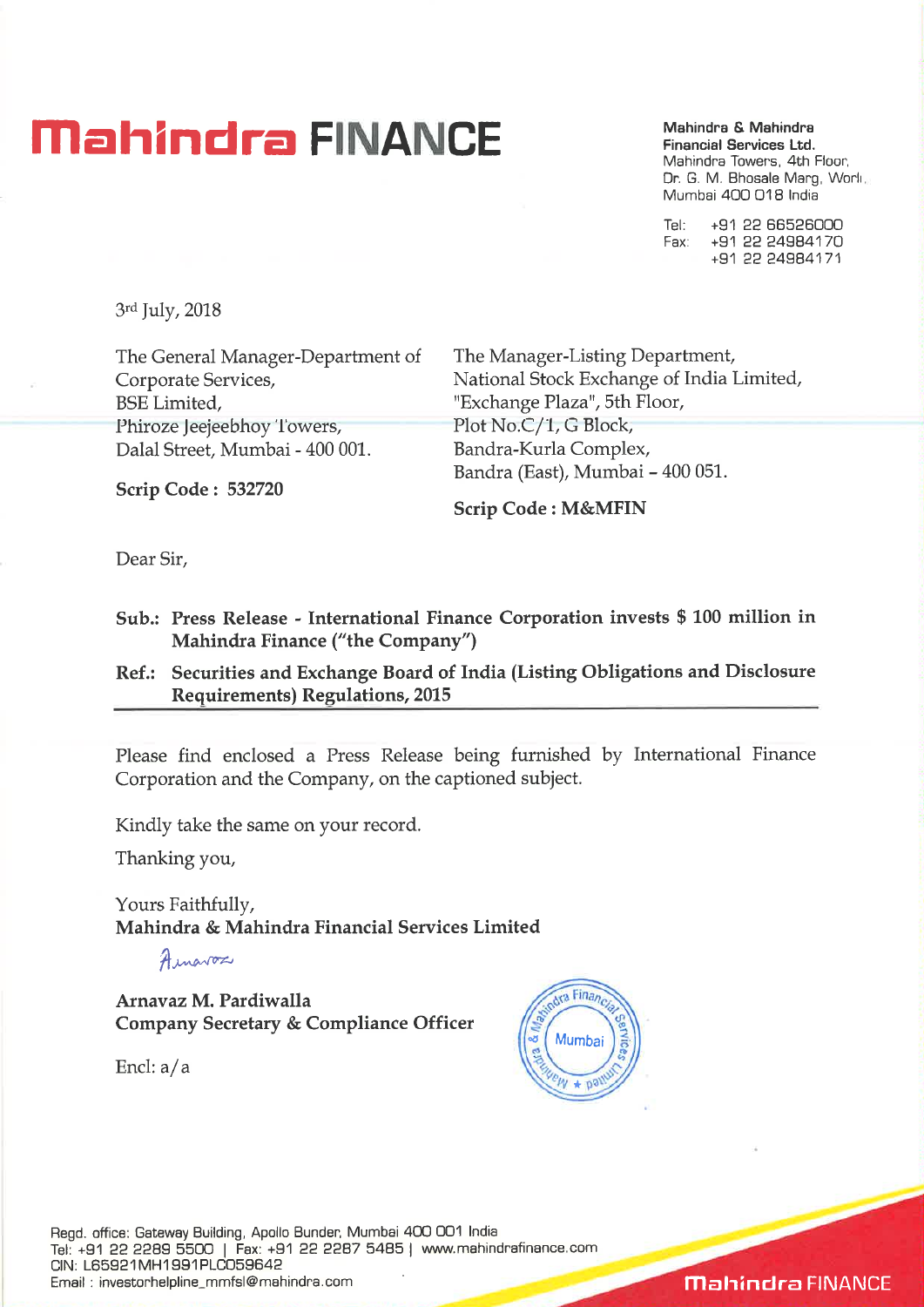



### **PRESS RELEASE**

### **IFC invests \$100 million in Mahindra Finance**

**July 03, 2018, New Delhi, India**: IFC, a member of the World Bank Group, has invested INR 6.4 billion (\$100 million) in Mahindra & Mahindra Financial Services Ltd (Mahindra Finance). This investment will enable Mahindra Finance to further augment its growth, by extending loans to individuals, including farmers, to buy tractors, vehicles and other equipment, along with financing small and medium enterprises.

The investment in Mahindra Finance, the country's leading rural finance company and India's largest tractor financier that reaches more than half of India's 600,000 inhabited villages, will be through secured nonconvertible debentures.

Mechanized farming can cut costs by 25% and raise productivity by 20%. That will help meet the Government's target of doubling farmers' incomes by 2022. At present, less than 30 percent of India's farmers use modern equipment. To compound matters, 80 percent of farms in India are classified as "small and marginal", and require financing for smaller mechanization solutions.

"Since its inception in 1991, Mahindra Finance has been working in the rural and semi-urban areas of India, catalyzing financial inclusion of the unbanked and under-served communities and also partnering with them in their difficult times. Our focus has been on enabling these customers with innovative financial solutions, tailor made to their evolving needs, fueling entrepreneurial aspirations, promoting self-reliance and transforming lives. We believe that we are uniquely positioned to serve and grow this segment because of our deep penetration and knowledge" said Ramesh Iyer, Vice-Chairman & Managing Director, Mahindra Finance.

Mahindra Finance's parent company, the vehicles-to-software conglomerate, Mahindra & Mahindra, has been IFC's partner for several decades. The new loan will help the company expand further and cater to the needs of small landholders. Sixty percent of rural households depend on agriculture for their livelihood. Yet, agricultural productivity has not increased and climate change holds a serious threat to the sector.

"To make a significant impact in the agriculture sector, we need to provide patient capital and deliver climate-smart solutions. Mahindra Finance brings the scale and expertise, and we aim to develop agribusiness solutions focused on women," said Arun Kumar Sharma, Chief Investment Officer, IFC.

Agriculture plays a strong role in poverty reduction. IFC invests across the agribusiness supply chain – from farm to retail – to help boost production, increase liquidity, improve logistics, and expand access to credit for small farmers. IFC also runs large advisory programs aimed at developing farmers' knowledge and adoption of modern agricultural practices to help them raise productivity, improve incomes, and learn new skills.

IFC is the world's largest development finance institution focused on the private sector. Since 1956, it has invested in over 400 companies in India, providing \$17 billion in financing to the private sector.

### **About IFC**

IFC—a sister organization of the World Bank and member of the World Bank Group—is the largest global development institution focused on the private sector in emerging markets. We work with more than 2,000 businesses worldwide, using our capital, expertise, and influence to create markets and opportunities in the toughest areas of the world. In FY17, we delivered a record \$19.3 billion in long-term financing for developing countries, leveraging the power of the private sector to help end poverty and boost shared prosperity. For more information, visit www.ifc.org.